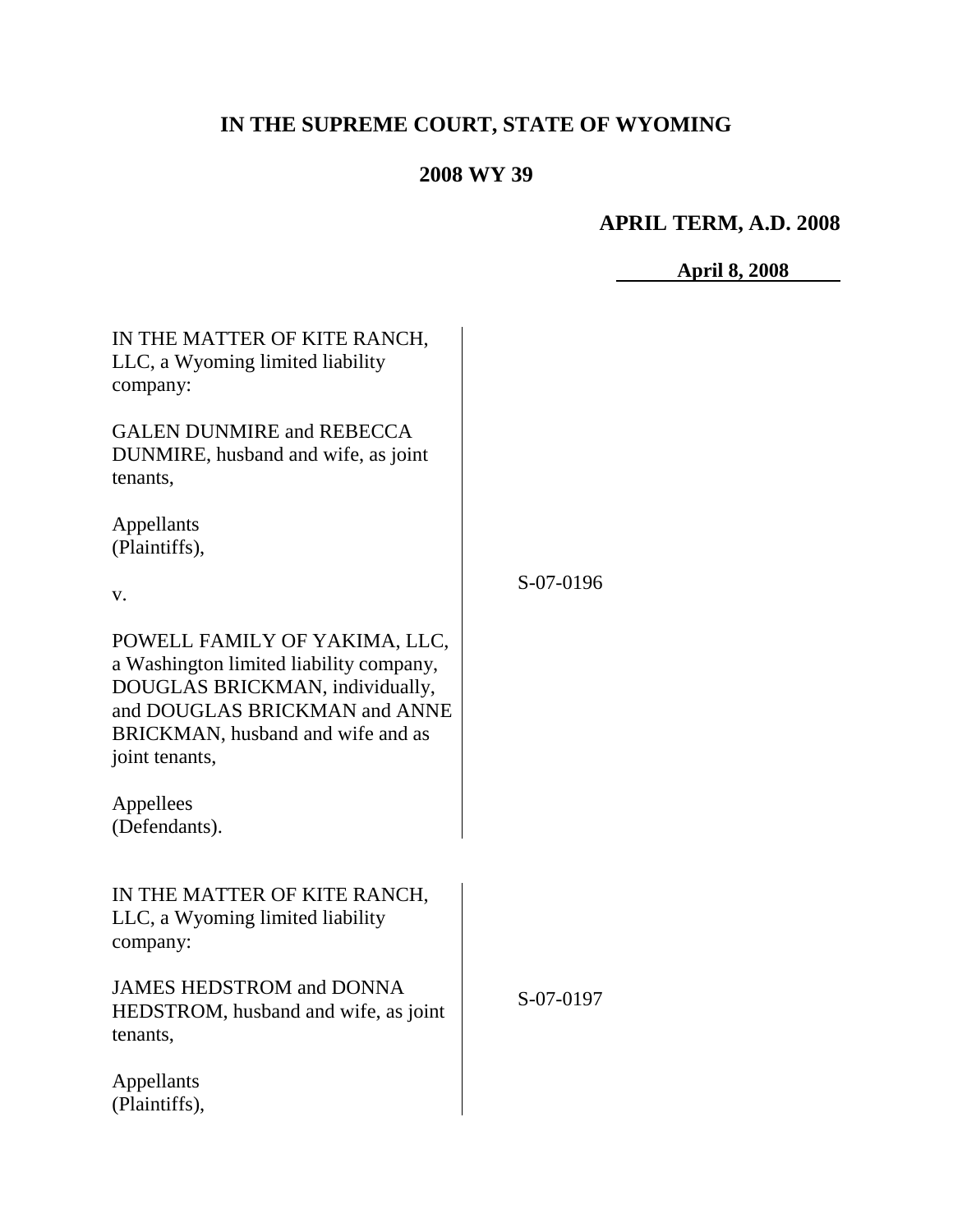v.

POWELL FAMILY OF YAKIMA, LLC, a Washington limited liability company, DOUGLAS BRICKMAN, individually, and DOUGLAS BRICKMAN and ANNE BRICKMAN, husband and wife and as joint tenants,

Appellees (Defendants).

## *Appeal from the District Court of Albany County* The Honorable Jeffrey A. Donnell, Judge

*Representing Appellants Galen Dunmire and Rebecca Dunmire:* M. Gregory Weisz of Pence and MacMillan LLC, Laramie, Wyoming.

*Representing Appellants James Hedstrom and Donna Hedstrom:* William H. Vines of Jones, Jones, Vines & Hunkins, Wheatland, Wyoming.

#### *Representing Appellees Powell Family of Yakima, LLC, Douglas Brickman and Anne Brickman:*

F. Scott Peasley and Frank D. Peasley of Peasley Law Office, Douglas, Wyoming. Argument by Mr. Frank D. Peasley.

## **Before VOIGT, C.J., and GOLDEN, HILL, KITE, and BURKE, JJ.**

**NOTICE: This opinion is subject to formal revision before publication in Pacific Reporter Third. Readers are requested to notify the Clerk of the Supreme Court, Supreme Court Building, Cheyenne, Wyoming 82002, of typographical or other formal errors so correction may be made before final publication in the permanent volume.**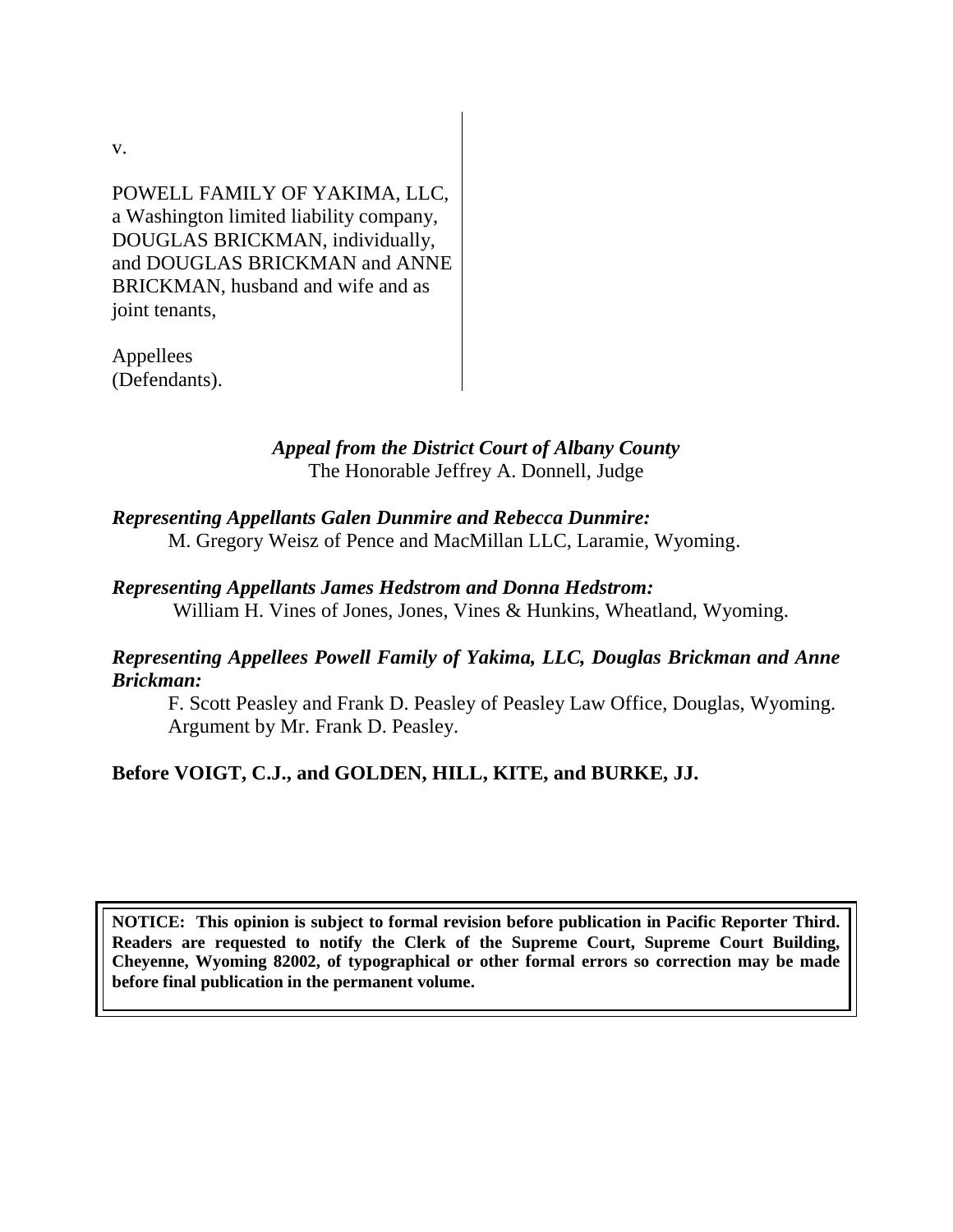#### **KITE, Justice.**

[¶1] All of the parties to this appeal are members of Kite Ranch, LLC (Kite Ranch), a Wyoming limited liability company, which owns a ranch in Albany County. Galen and Rebecca Dunmire (Dunmires) and James and Donna Hedstrom (Hedstroms) filed a declaratory judgment action seeking a determination of the parties' respective rights in the company. Powell Family of Yakima, LLC (Powell) and Douglas and Anne Brickman (Brickmans) petitioned the district court for a preliminary injunction granting Powell the right to manage Kite Ranch during the pendency of the litigation and enjoining Dunmires and Hedstroms from interfering with its management of the limited liability company. The district court granted and subsequently amended a preliminary injunction in favor of Powell and Brickmans. Dunmires and Hedstroms appealed claiming the district court improperly amended the preliminary injunction without allowing them to be heard and the amended preliminary injunction was improper because it did not require Powell to preserve the status quo of the limited liability company during the pendency of the litigation. We conclude the district court properly amended the order because it did not substantively change the preliminary injunction, but simply corrected a clerical error. In addition, we detect no abuse of discretion in the injunctive relief granted by the district court. Consequently, we affirm.

#### **ISSUES**

[¶2] Dunmires and Hedstroms phrase the issues on appeal as:

I. Did the district court abuse its discretion by amending a preliminary injunction without a hearing and before allowing plaintiffs to respond to defendants" motion to amend the preliminary injunction?

II. Does the amended preliminary injunction improperly fail to require Defendant Powell to preserve the status quo and impermissibly allow Powell to affect the parties' substantive rights during the pendency of the action?

Powell and Brickmans do not set forth a separate statement of issues.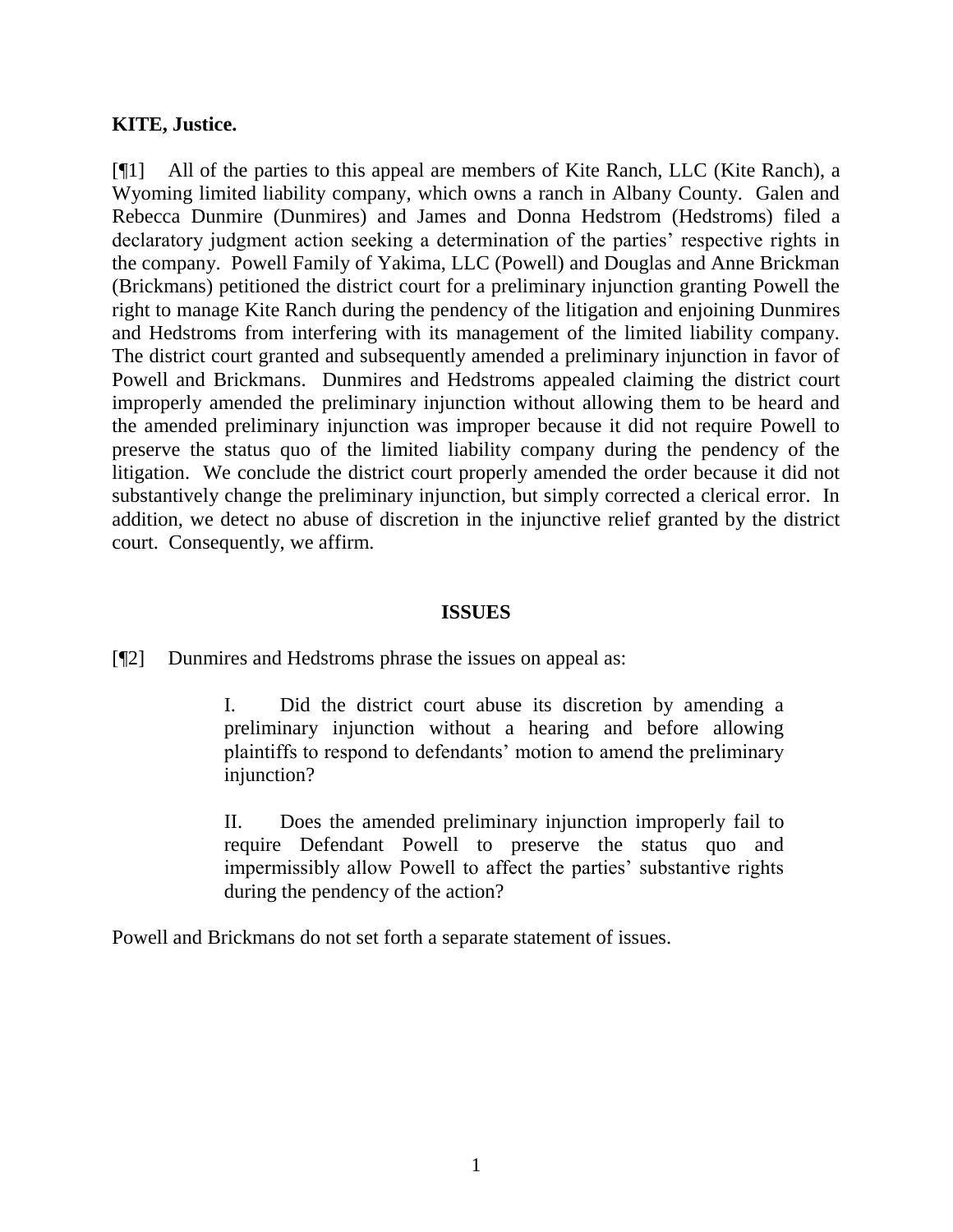## **FACTS**

[¶3] In 2001, Dunmires, Hedstroms and Brickmans discussed purchasing a ranch in Albany County. The purchase price of the ranch was \$ 1.1 million. They approached Powell about providing funds to help with the purchase. Powell agreed to provide \$300,000 toward the purchase price of the ranch.

[¶4] The parties secured a loan from First National Bank (FNB) for the bulk of the purchase price. The FNB loan was evidenced by a promissory note and mortgage on the ranch property. All members, except Powell, personally guaranteed the note, and Dunmires supplied additional real property to secure the FNB loan. FNB required the borrowers to form a business entity as a condition of the loan and to limit Powell"s ownership in the new entity to a "maximum of 20%." FNB also stated that the equity Powell provided could "not be accounted for through a note or mortgage."

[¶5] Hedstroms and Brickmans executed articles of organization for Kite Ranch on December 26, 2001. Dunmires, Brickmans, Hedstroms and Powell contributed initial capital of \$1,000, with 20 percent coming from Powell and 26.66 percent from each of the other members. The articles were filed with the Wyoming Secretary of State's office. However, the members did not execute an operating agreement, even though proposed agreements were apparently circulated among them.

[¶6] Kite Ranch operated as a cattle ranch over the next few years, leasing its property for grazing purposes. All of the members except Powell met periodically to discuss business matters, although the meetings were not formal as no official notice was given prior to the meetings and minutes were not kept. During this time, approximately \$220,000 of Powell's equity contribution was returned to it, leaving it with a capital account of approximately \$80,000. Dunmires provided approximately \$415,000 in funds to Kite Ranch during those years. The company"s financial records indicate that Dunmires' contributions were carried as loans to the company. The company's accountant testified that Dunmires directed her to designate the funds as loans.

[¶7] In 2006, Powell and Brickmans became concerned about the management of the company. Powell and Hedstroms executed contradictory leases on behalf of the company, leasing the ranch property to different individuals for the 2007 grazing season. In addition, the FNB note fell into default when it matured on November 1, 2006.

[¶8] On January 12, 2007, Dunmires and Hedstroms filed a complaint for a declaratory judgment against Powell and Brickmans. They also named the limited liability company as an involuntary plaintiff. They sought a declaration of the parties' respective interests, rights and responsibilities with respect to the limited liability company. Powell and Brickmans responded with a petition for a temporary restraining order and preliminary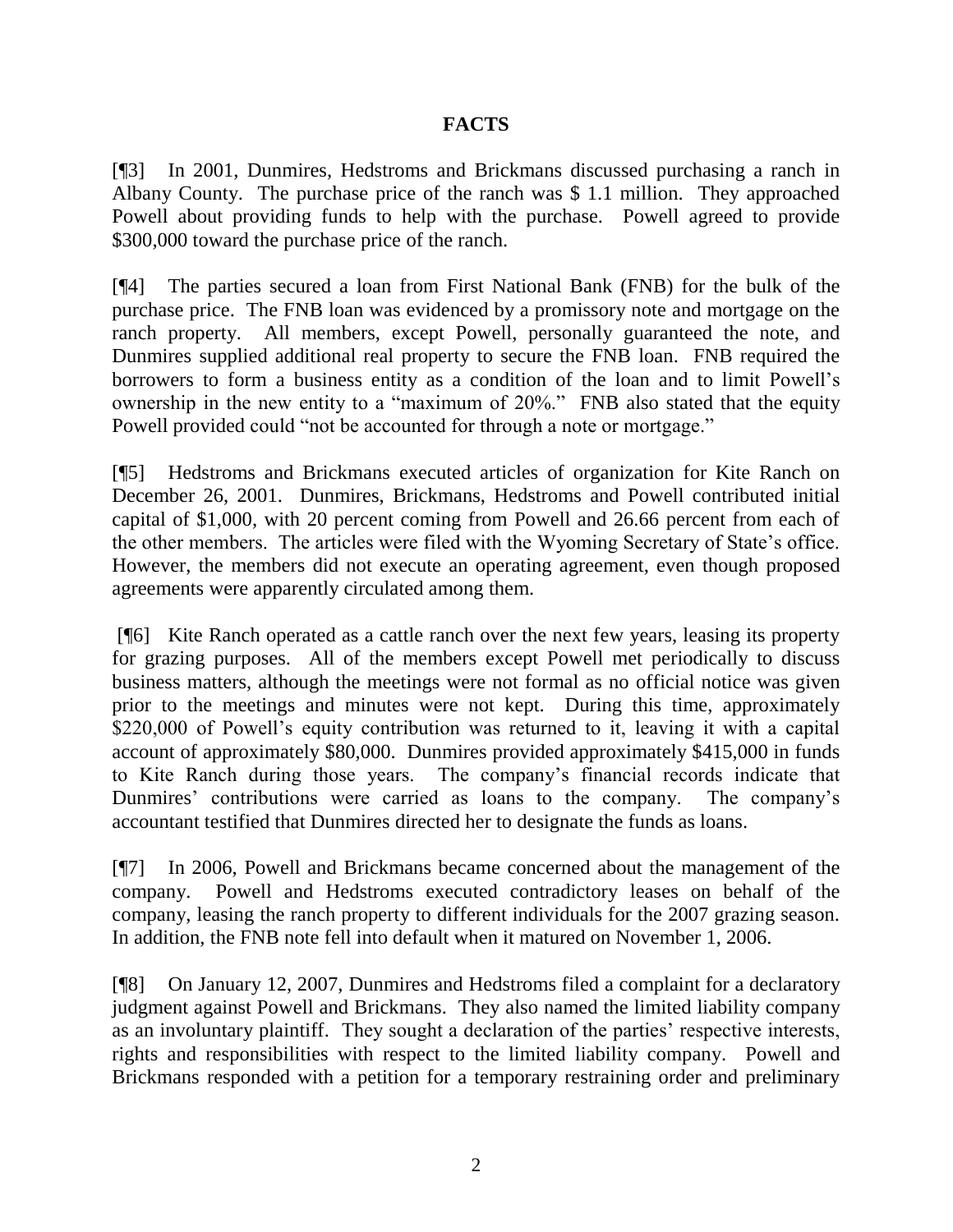injunction giving Powell management authority over the company and enjoining Dunmires and Hedstroms from exercising any management authority.

[¶9] The district court denied the application for a temporary restraining order, but set a hearing on the petition for a preliminary injunction. In the meantime, Dunmires and Hedstroms filed a petition for appointment of a receiver to manage Kite Ranch. The district court heard the two pending motions on April 12, 2007. After the hearing, the district court issued a decision letter, generally granting Powell's and Brickmans' petition for a preliminary injunction and denying Dunmires' and Hedstroms' petition for appointment of a receiver. The parties could not agree on the wording of an order, and Dunmires and Hedstroms filed an objection to Powell"s and Brickmans" proposed order, claiming the powers granted to Powell were overly broad. Among other things, they were concerned that Powell would sell the ranch property and/or change the members' rights with respect to the company by amending the articles of organization or adopting an operating agreement. The district court finally entered Powell's and Brickmans' version of the order, but interlineated some restrictions on Powell"s management power.

 $[$ [[10] The interlineated language created an inconsistency in the order – the right to mortgage and/or lease the property was both granted and denied. Consequently, Powell and Brickmans filed a motion to amend the order to clarify their right to mortgage and lease the property. The district court granted the requested relief without holding a hearing or waiting for Dunmires and Hedstroms to reply to the motion to amend the order. Dunmires and Hedstroms appealed from the amended order.

## **DISCUSSION**

## *1. Procedure for Amendment of Preliminary Injunction Order*

[¶11] The original order granting Powell"s and Brickmans" petition for a preliminary injunction stated in relevant part:

> 2. As required in the absence of an operating agreement by Wyo. Stat. Ann. § 17-15-116 (Lexis Nexis 2005), the Powell Family of Yakima, LLC, as the only member of Kite Ranch, LLC with a positive capital account and an initial capital contribution of Three Hundred Thousand Dollars (\$300,000.00) be and the same is awarded exclusive management authority of Kite Ranch, LLC, including those powers and rights specifically conferred by Wyo. Stat. Ann. §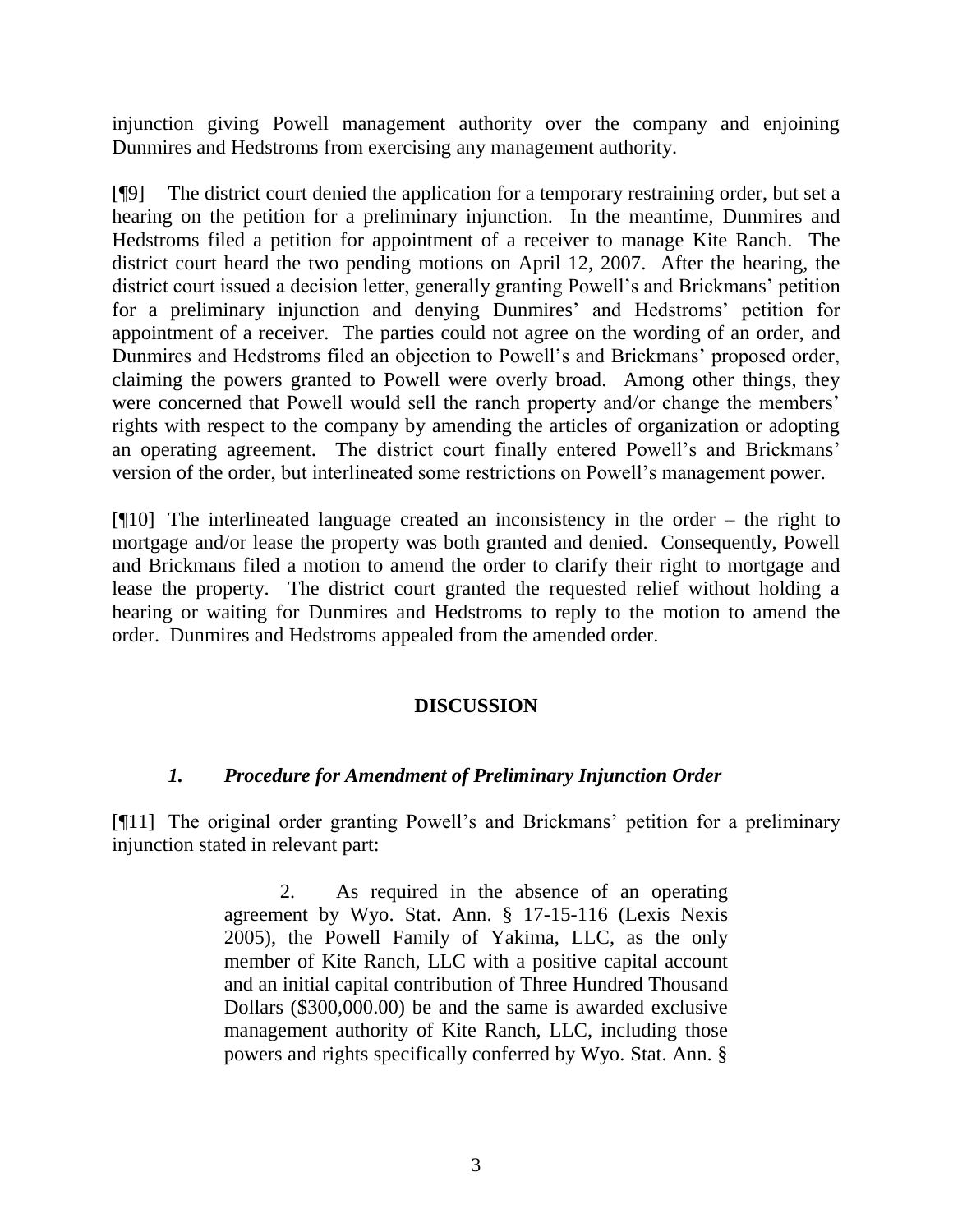$1$  Section 17-15-104 states:

(a) Each limited liability company organized and existing under this act may:

(i) Sue and be sued, complain and defend, in its name;

 (ii) Purchase, take, receive, lease or otherwise acquire, own, hold, improve, use and otherwise deal in and with real or personal property, or an interest in it, wherever situated;

 (iii) Sell, convey, mortgage, pledge, lease, exchange, transfer and otherwise dispose of all or any part of its property and assets;

(iv) Lend money to and otherwise assist its members, managers and employees;

 (v) Purchase, take, receive, subscribe for or otherwise acquire, own, hold, vote, use, employ, sell, mortgage, lend, pledge or otherwise dispose of, and otherwise use and deal in and with shares or other interests in or obligations of other limited liability companies, domestic or foreign corporations, associations, general or limited partnerships or individuals, or direct or indirect obligations of the United States or of any government, state, territory, governmental district or municipality or of any instrumentality of it;

 (vi) Make contracts and guarantees and incur liabilities, borrow money at such rates of interest as the limited liability company may determine, issue its notes, bonds and other obligations and secure any of its obligations by mortgage or pledge of all or any part of its property, franchises and income;

 (vii) Lend money for its proper purposes, invest and reinvest its funds and take and hold real property and personal property for the payment of funds so loaned or invested;

 (viii) Conduct its business, carry on its operations and have and exercise the powers granted by this act in any state, territory, district or possession of the United States, or in any foreign country;

 (ix) Elect or appoint managers, officers, employees and agents of the limited liability company, and define their duties and authority, which may include authority also delegated to the members or managers under W.S. 17-15-117 and 17-15-118, and fix their compensation;

 (x) Make and alter operating agreements, not inconsistent with its articles of organization or with the laws of this state, for the administration and regulation of the affairs of the limited liability company;

 (xi) Indemnify a member or manager or former member or manager of the limited liability company against expenses actually and reasonably incurred by him or it in connection with the defense of an action, suit or proceeding, civil or criminal, in which he or it is made a party by reason of being or having been such member or manager, except in relation to matters as to which he or it shall be adjudged in the action, suit or proceeding to be liable to the company for negligence or misconduct in the performance of duty or to have received improper personal benefit on account thereof; and to make any other indemnification that is authorized by the articles of organization or by an article of the operating agreement or resolution adopted by the members after notice;

(xii) Cease its activities and surrender its certificate of organization;

 (xiii) Have and exercise all powers necessary or convenient to effect any or all of the purposes for which the limited liability company is organized;

 (xiv) Become a member of a general partnership, limited partnership, joint venture or similar association, or any other limited liability company;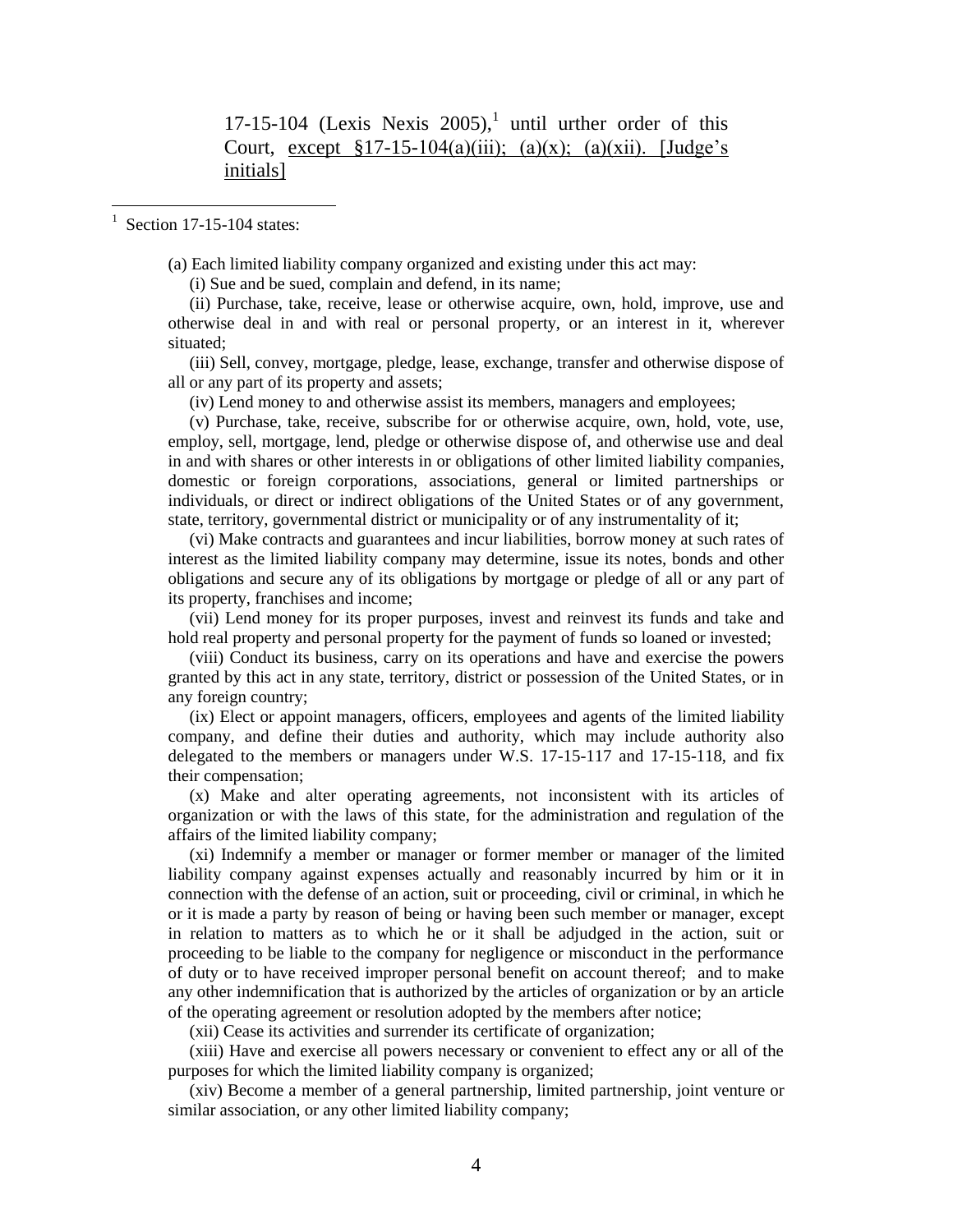(footnote added). The underlined part of the order was handwritten by the district judge, presumably in response to Dunmires' and Hedstroms' objections to Powell's and Brickmans" proposed order.

[¶12] The powers granted to Powell under the original order included those set out in Wyo. Stat. Ann. §§ 17-15-104 (a)(ii) and (vi) (LexisNexis 2005) which allowed it to lease and/or mortgage the property:

> (ii) Purchase, take, receive, lease or otherwise acquire, own, hold, improve, use and otherwise deal in and with real or personal property, or an interest in it, wherever situated; [and]

. . .

. . .

(vi) Make contracts and guarantees and incur liabilities, borrow money at such rates of interest as the limited liability company may determine, issue its notes, bonds and other obligations and secure any of its obligations by mortgage or pledge of all or any part of its property, franchises and income[.]

[¶13] The interlineated language, however, denied Powell the powers under § 17-15-  $104(a)$  to:

> (iii) Sell, convey, mortgage, pledge, lease, exchange, transfer and otherwise dispose of all or any part of its property and assets;

> (x) Make and alter operating agreements, not inconsistent with its articles of organization or with the laws of this state, for the administration and regulation of the affairs of the limited liability company; [and]

 <sup>(</sup>xv) Pay pensions and establish pension plans, pension trusts, profit-sharing plans, ownership interest bonus plans and option plans, and benefit or incentive plans for any or all of its current or former managers, officers, employees and agents;

 <sup>(</sup>xvi) Make donations for the public welfare or for charitable, scientific or educational purposes.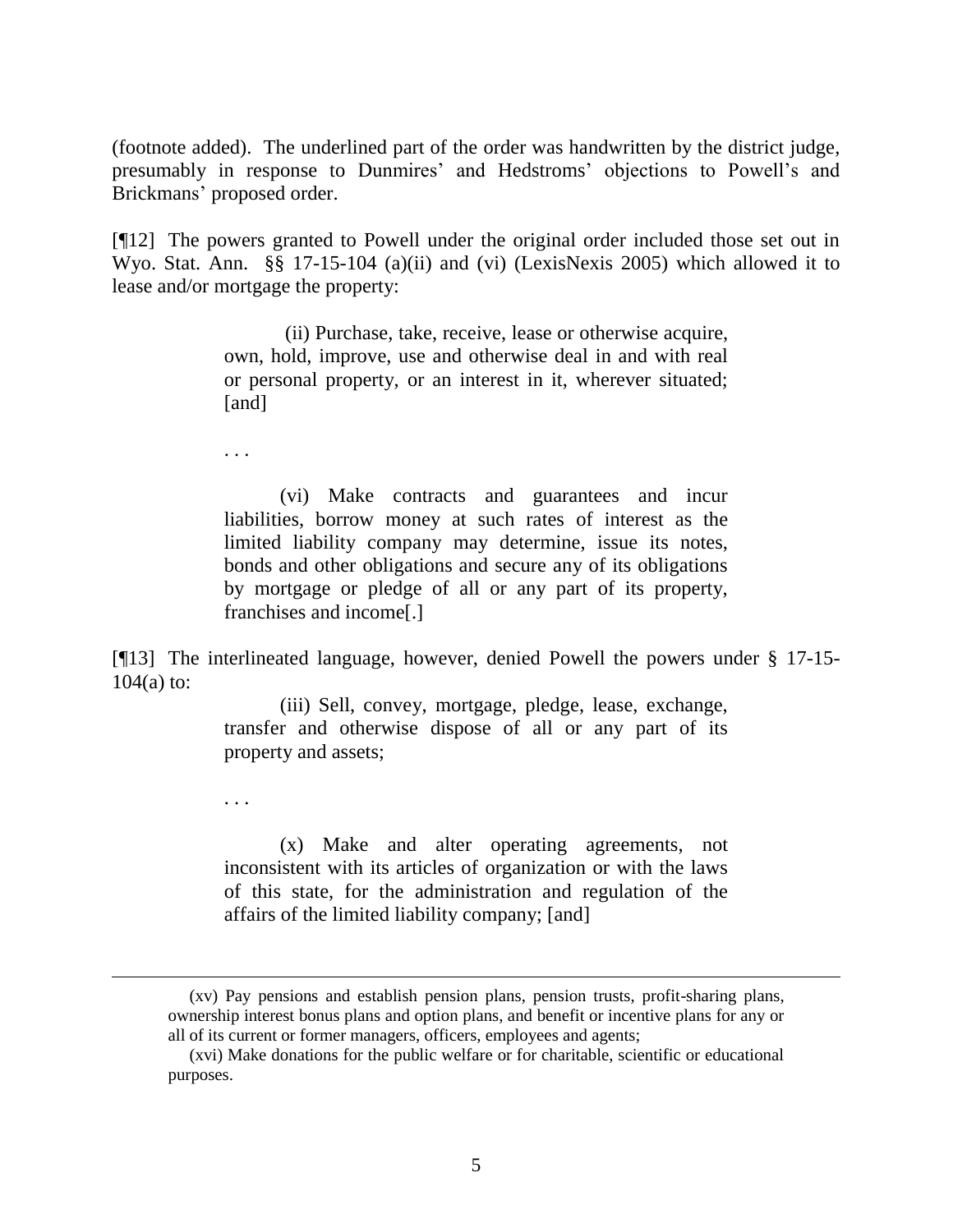## (xii) Cease its activities and surrender its certificate of organization[.]

. . .

Thus, the original order was ambiguous because it granted Powell the power to lease and mortgage the company property under  $\S$  17-15-104 (a)(ii) and (vi), but denied it those powers when it withheld authority under § 17-15-104(a)(iii).

[¶14] Seeking to clarify Powell"s rights to mortgage and lease the ranch property, Powell and Brickmans moved to amend the order. The district court entered an amended order which stated, in relevant part:

> 2. As required in the absence of an operating agreement by Wyo. Stat. Ann. § 17-15-116 (LexisNexis 2005), the Powell Family of Yakima, LLC, as the only member of Kite Ranch, LLC with a positive capital account, and an initial capital contribution of Three Hundred Thousand Dollars (\$300,000.00) be and the same is awarded exclusive management authority of the LLC, including those rights and powers specifically conferred by Wyo. Stat. Ann. § 17-15- 104 (Lexis Nexis 2005), until further Order of this Court, except  $$17-15-104(a)(x)$ , (a)(xii), and  $$17-15-104(a)(iii)$  to the limited extent that it relates to "selling" or "conveying" LLC property.

[¶15] The district court entered the amended order without holding a hearing. Dunmires and Hedstroms were unaware of the entry of the amended order and filed a response to Powell"s and Brickmans" motion. They agreed that Powell should be allowed to lease the property under certain conditions but objected to Powell"s ability to mortgage the property without the consent of all of the members. After becoming aware that the district court had already entered the amended order, Dunmires and Hedstroms appealed claiming the district court abused its discretion and violated their right to due process of law by amending the order without giving them an opportunity to be heard.

[ $[16]$  Although Powell's and Brickmans' motion to amend cited W.R.C.P. 59 $(e)$ , they assert on appeal that the district court had the power, under W.R.C.P. 60(a), to correct the ambiguity in the order without holding a hearing. That rule states in pertinent part:

<sup>&</sup>lt;sup>2</sup> Rule 59(e) states: "Any motion to alter or amend a judgment shall be filed no later than 10 days after entry of the judgment."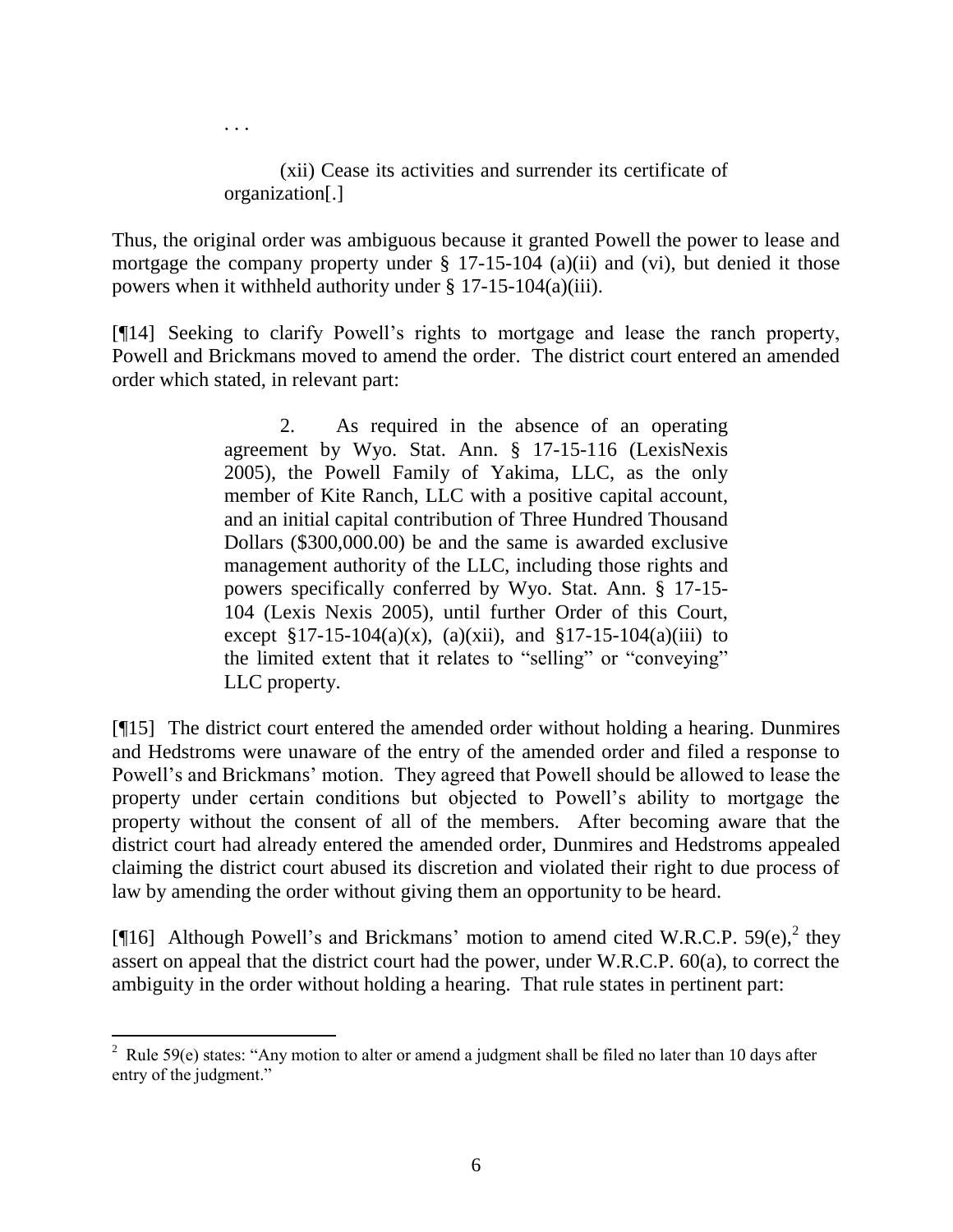(a) *Clerical Mistakes*. Clerical mistakes in judgments, orders or other parts of the record and errors therein arising from oversight or omission may be corrected by the court at any time of its own initiative or on the motion of any party and after such notice, if any, as the court orders.

*See*, *Glover v. Crayk,* 2005 WY 143, ¶¶ 6, 8, 122 P.3d 955, 957 (Wyo. 2005) (construing proceeding as one properly brought under Rule 60(a) although the record was unclear as to the "exact nature of the proceedings below"). As is clear from the plain language of the rule, if the district court was truly just correcting a clerical error, it could do so at any time and no notice or hearing was required. In other words, provided the district court's action involves only correction of a clerical mistake, no due process violation occurs when that correction is made without giving the parties the opportunity to be heard.

[¶17] In *Glover,* ¶ 9, 122 P.3d at 958, this Court stated that in reviewing a district court"s application of Rule 60(a), we apply a two-part process. First, we determine whether the correction or clarification related to a clerical or judicial mistake. We then "review the district court's order to ascertain whether it clarified or modified the original judgment." *Id.* These questions involve issues of law that we review *de novo. Id.* 

[¶18] In *Spomer v. Spomer,* 580 P.2d 1146, 1148-49 (Wyo. 1978), we discussed the process for determining whether modification of a court order was proper under Rule 60(a).

> The primary focus in the discussion of Rule  $60(a)$  must center on its scope. We think it clear that this rule was not designed as a substitute for appeal, nor to affect substantive portions of a judgment or decree. It is not intended to correct judicial, as opposed to clerical, error. The problem is essentially one of characterization.

> Several tests have been suggested to facilitate the distinctions. We feel all in essence encompass the same rule. The key factor is whether or not the court reached a decision in the intentional or purposeful exercise of its judicial function. If the pronouncement reflects a deliberate choice on the part of the court, the act is judicial; errors of this nature are to be cured by appeal.  $\ldots$  [T]he central purpose of Rule 60(a) is to effectuate the contemporaneous intent of the court and to ensure that the judgment reflects that intent. As the Tenth Circuit stated in *Blankenship [v. Royalty Holding Co.*, 202 F.2d 77, 79  $(10^{th}$  Cir. 1953)]: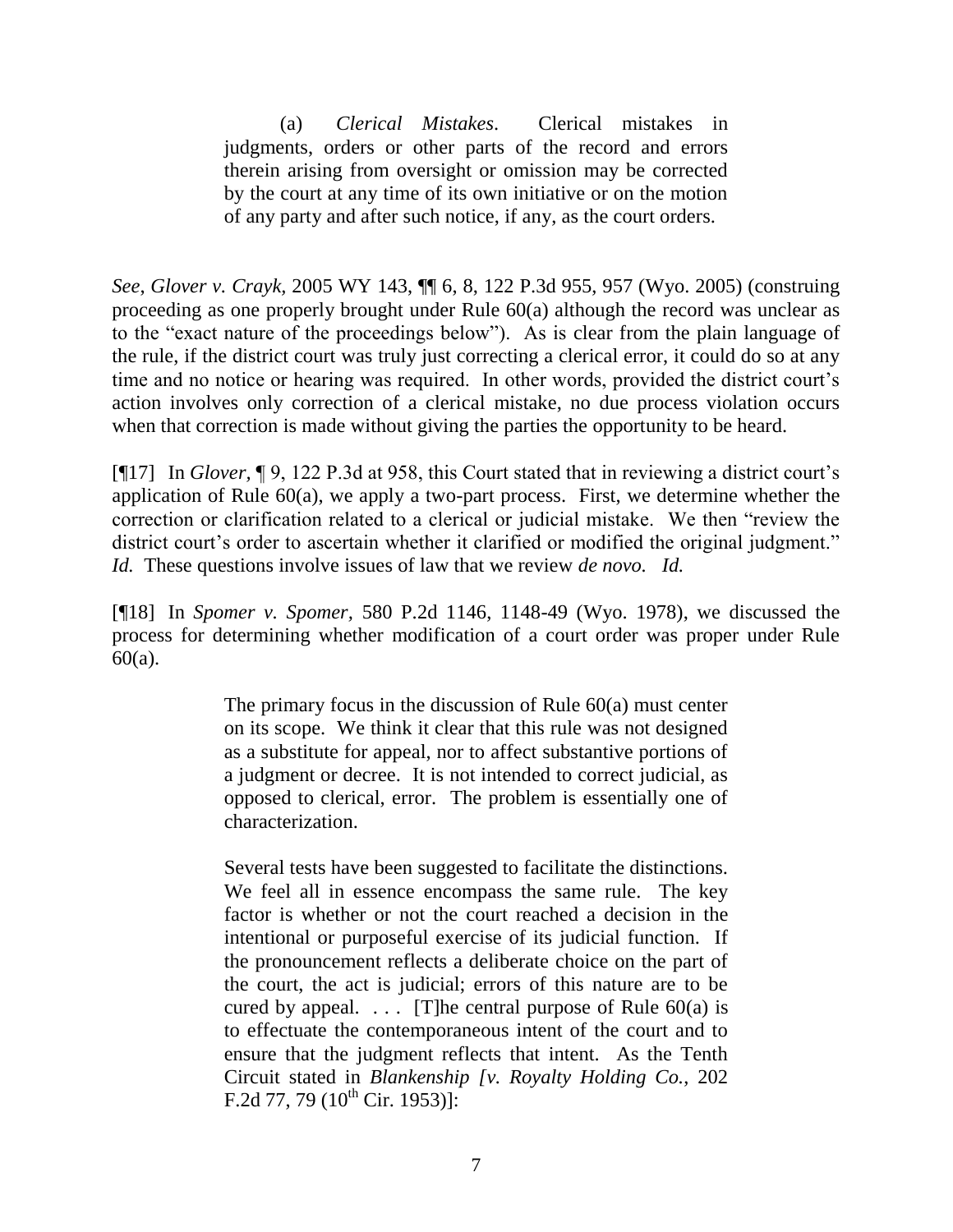"Courts possess the inherent power to correct errors in the records evidencing the judgment pronounced by the court so as to make them speak the truth by actually reflecting that which was in fact done. They do not, however, possess the power to correct an error by the court in rendering a judgment it did not intend to render and by such order change a judgment actually but erroneously pronounced by the court to the one the court intended to record.  $***$ 

In keeping with this purpose to effectuate the intent of the court, we feel that 60(a) is also designed to clarify as well as correct. In this respect, we feel the rule can properly be utilized to dispel ambiguities that exist in the record, whether that ambiguity is patent or latent. Where the intention of the court is not evident or apparent,

Rule 60(a) can be used to clarify the meaning to conform to the contemporaneous intentions of the court as then expressed.

*Id.* (some citations omitted).

[¶19] We have also discussed the power to correct clerical errors in the context of *nunc pro tunc* orders. A *nunc pro tunc* order may be entered in cases "where it is necessary to make the judgment speak the truth, and cannot be used to change the judgment." *Eddy v. First Wyoming Bank, N.A.-Lander,* 713 P.2d 228, 234 (Wyo. 1986). *See also*, *Christensen v. State,* 854 P.2d 675, 682 (Wyo. 1993).

[¶20] The district court"s decision letter issued prior to the entry of the original preliminary injunction order is important to our conclusion that the change the court made to the final order was clerical. A fair reading of the decision letter, which was nine pages long and comprehensively reviewed the issues in dispute at the injunction hearing, indicates that the immediate management needs for Kite Ranch included dealing with the FNB mortgage and note, which was in default at the time of the hearing, and arranging for the ranch lands to be leased. Thus, the district court clearly intended that Powell have the right to mortgage and lease the property as part of its management authority and duties during the term of the preliminary injunction. In fact, the decision letter stated that Powell was entitled to all of the powers set out in § 17-15-104. The written order which both granted and denied Powell the authority to mortgage and/or lease the property did not accurately reflect the district court's intent. It was, therefore, simply a clerical matter to correct the order by clarifying that Powell had those management rights.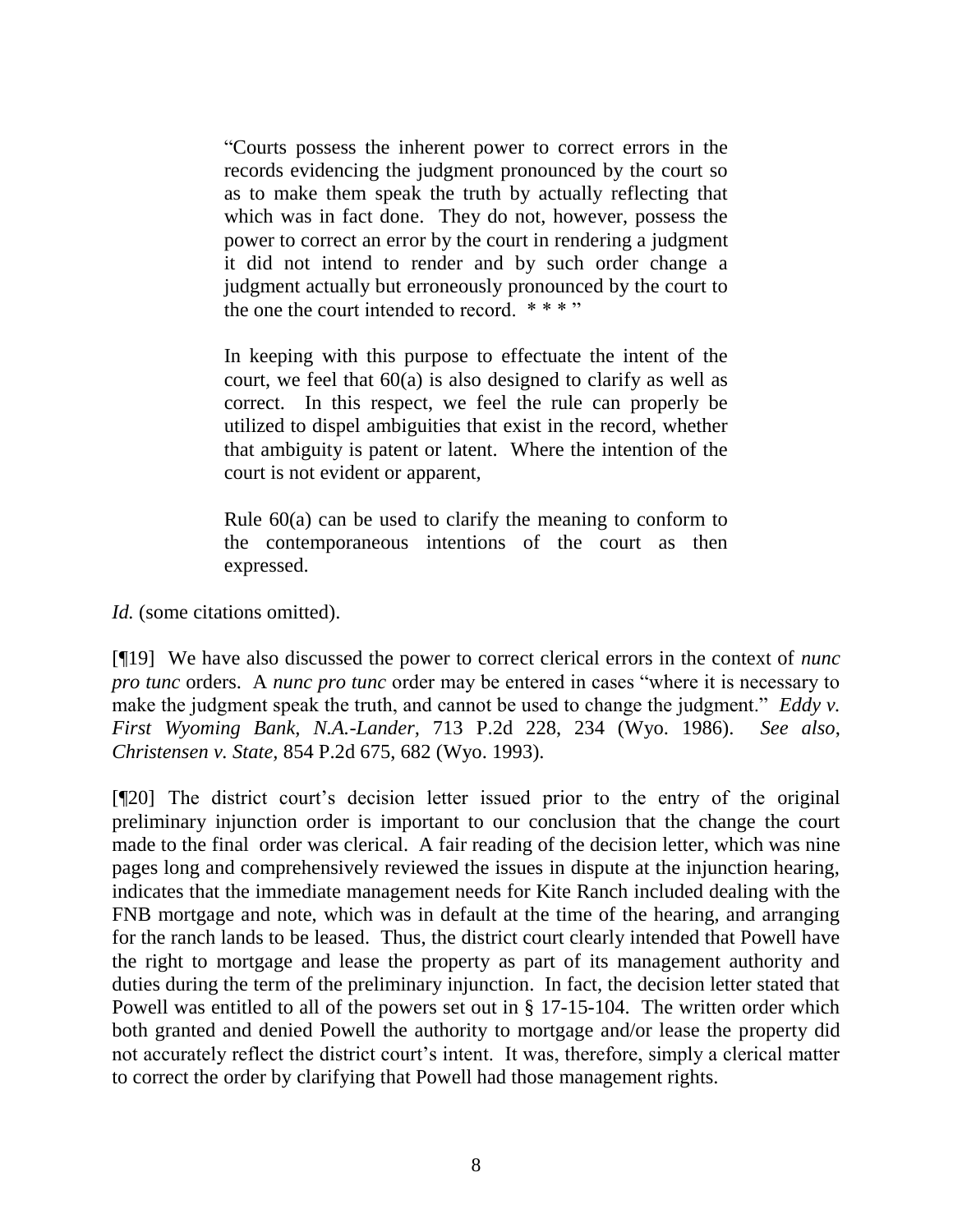## **2.** *Terms of the Preliminary Injunction*

[¶21] Actions for injunctive relief are authorized by Wyo. Stat. Ann. §§ 1-28-101 *et seq*. (LexisNexis 2007); however, they are, essentially, "requests for equitable relief which are not granted as a matter of right but are within the lower court's equitable discretion." *Weiss v. Pedersen,* 933 P.2d 495, 498 (Wyo. 1997), *overruled on other grounds by White v. Allen,* 2003 WY 39, 65 P.3d 395 (Wyo. 2003). *See also*, *Rialto Theatre, Inc. v. Commonwealth Theaters, Inc.,* 714 P.2d 328, 332 (Wyo. 1986). Because the district court has equitable discretion in determining whether to grant injunctive relief, we review its decision for abuse of discretion, keeping in mind that injunction is an extreme remedy and the court should "proceed with caution and deliberation before exercising the remedy." *Id. See also*, *Polo Ranch Co. v. City of Cheyenne,* 2003 WY 15, ¶ 29, 61 P.3d 1255, 1265 (Wyo. 2003).

[¶22] To justify an injunction, there must be a showing the potential harm is irreparable and there is no adequate remedy at law to compensate for the harm. *Weiss,* 933 P.2d at 498*.* ""The traditional office of injunction has been to protect property rights."" *Id.* at 499, quoting 42 Am. Jur. 2d *Injunctions* § 69 at 814 (1969). Moreover, injunctions are intended to prevent future harms, *Rialto Theatre,* 714 P.2d at 333, and the "purpose of the preliminary injunction is to preserve the status quo until the rights of the parties can be fairly inquired into and determined under equitable conditions and principles." *Simpson v. Petroleum, Inc.,* 548 P.2d 1, 3 (Wyo. 1976).

[¶23] Powell"s and Brickmans" petition for a preliminary injunction requested that Powell be granted management authority over Kite Ranch during the pendency of the action and Dunmires and Hedstroms be enjoined from exercising management authority over the company or conducting company meetings. Powell claimed it was entitled to manage the limited liability company under Wyo. Stat. Ann. § 17-15-116 (LexisNexis 2005) because there was no operating agreement and it had the only positive capital account.

[¶24] Section 17-15-116 states:

Management of the limited liability company shall be vested in its members, which unless otherwise provided in the operating agreement shall be in proportion to their contribution to the capital of the limited liability company, as adjusted from time to time to properly reflect any additional contributions or withdrawals by the members; however, if provision is made for it in the articles of organization, management of the limited liability company may be vested in a manager or managers who shall be elected by the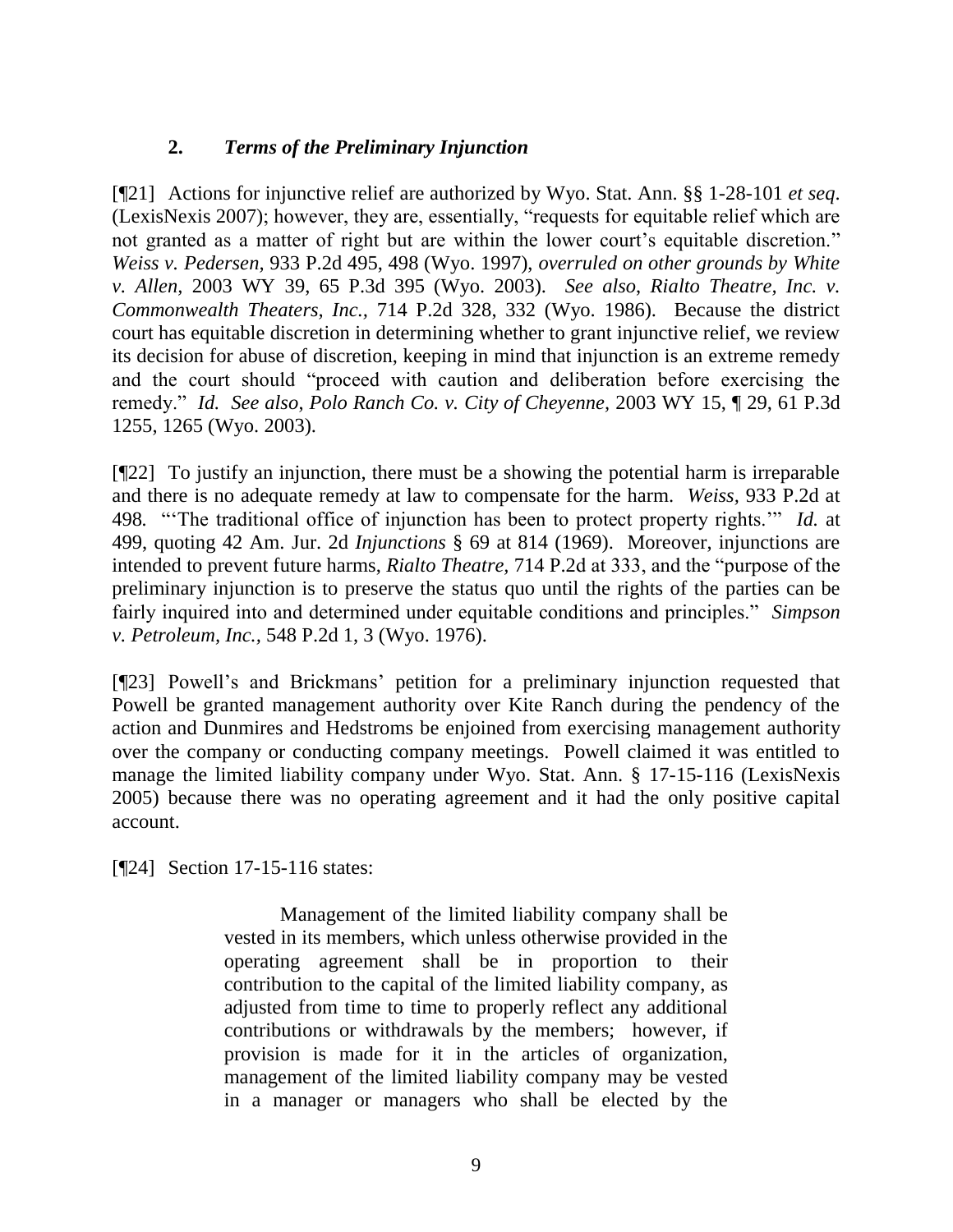members in the manner prescribed by the operating agreement of the limited liability company. If the articles of organization provide for the management of the limited liability company by a manager or managers, unless the operating agreement expressly dispenses with or substitutes for the requirement of annual elections, the manager or managers shall be elected annually by the members in a manner provided in the operating agreement. The manager or managers, or persons appointed by the manager or managers, shall also hold the offices and have the responsibilities accorded to them by the members and set out in the operating agreement of the limited liability company.

[¶25] The evidence at the preliminary injunction hearing established that Powell is a member of Kite Ranch and the company"s financial and tax records showed that Powell was the only member with a positive capital account.<sup>3</sup> The district court's decision letter accurately describes the evidence presented at the preliminary injunction hearing:

> First, it is clear that Powell Family is a member of the LLC. It was named as such in the Articles of Organization, which Articles remain in effect to this day. It was a named member in the loan authorization form that Dunmire signed. Every federal income tax return filed since the LLC was formed has named Powell Family as a member. Simply stated, the evidence on this point is overwhelming and virtually uncontradicted. The Court concludes that Powell Family is, in fact, a member of the LLC.

> The evidence concerning the nature of Powell Family"s initial contribution to the LLC is also straightforward. While it appears there may have initially been some discussion of a loan from Powell Family to the LLC, it is clear that this soon changed. Powell Family indicated to First National Bank on November 26, 2001 that it intended to acquire a "minority equity investment" in the LLC that was to be formed. Two days later, First National required as a contingency for its loan [to the LLC] that Powell Family"s ownership interest in the LLC could not exceed 20% and that its contribution could not be accounted for through a

<sup>&</sup>lt;sup>3</sup> The district court's factual findings at a preliminary injunction hearing are, necessarily, subject to being revisited at the trial of the underlying litigation. Further evidence may result in a different final ruling on these matters.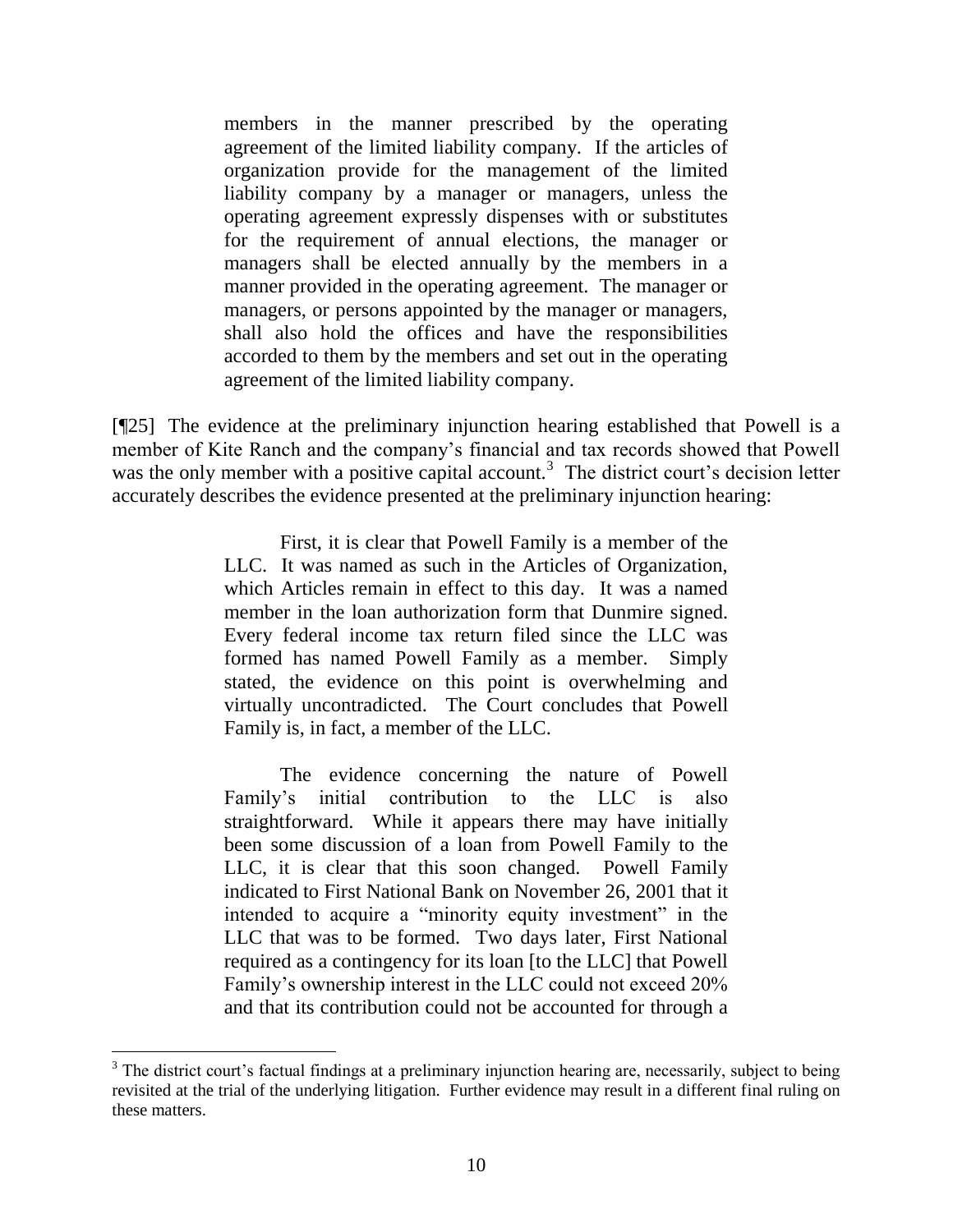note or mortgage. [A footnote inserted by the district court stated: Clearly, the bank was requiring that Powell Family hold an equity interest in the LLC and that its contribution must, therefore, be treated as a capital contribution rather than a debt.] No notes, mortgages, security agreements, or other written evidence of debt were ever executed in favor of Powell Family by the LLC. Income tax returns for every year since the formation of the LLC have treated this contribution as a capital contribution. There is no evidence that would indicate there was ever any agreement to pay any interest on any debt, and there is no evidence whatever to indicate that the LLC ever treated any payments to Powell Family as either debt or interest payments. The LLC"s accountant testified that she has always been instructed to treat this contribution as capital, and an expert accountant testified that he could see no justification in the records for treating this contribution as anything but capital. Finally, there is no credible evidence by which this Court might reasonably conclude that this contribution was intended to be a loan. It is the Court's conclusion, therefore, that the initial contribution of \$300,000 by Powell Family to the LLC was a capital contribution and that it should be treated as such. [A footnote inserted by the district court states: It should be noted that Dunmire has contributed considerable money to the LLC since its formation as well. However, it was his request that his contributions be considered and treated as debt rather than capital contribution, and the accountant has complied with this request. Dunmire testified he did not realize there was a difference between a loan and a capital contribution and, because he hoped he would eventually recover his money, he asked that it be treated as debt. The end result has been an LLC that is long on debt and short on capital.]

There was evidence presented indicating Powell referred to its contribution as a loan from time to time and had, at some point, prepared an amortization schedule showing its contribution as earning interest. Nevertheless, as the district court indicated, the documents actually adopted by the company clearly showed that Powell"s investment was capital rather than a loan.

[¶26] The company records established that Powell had received reimbursements from the company for a substantial part of its initial capital contribution and, at the time of the hearing, its capital account had been diminished to approximately \$80,000. However, all the other members" capital accounts had negative balances. Applying the plain language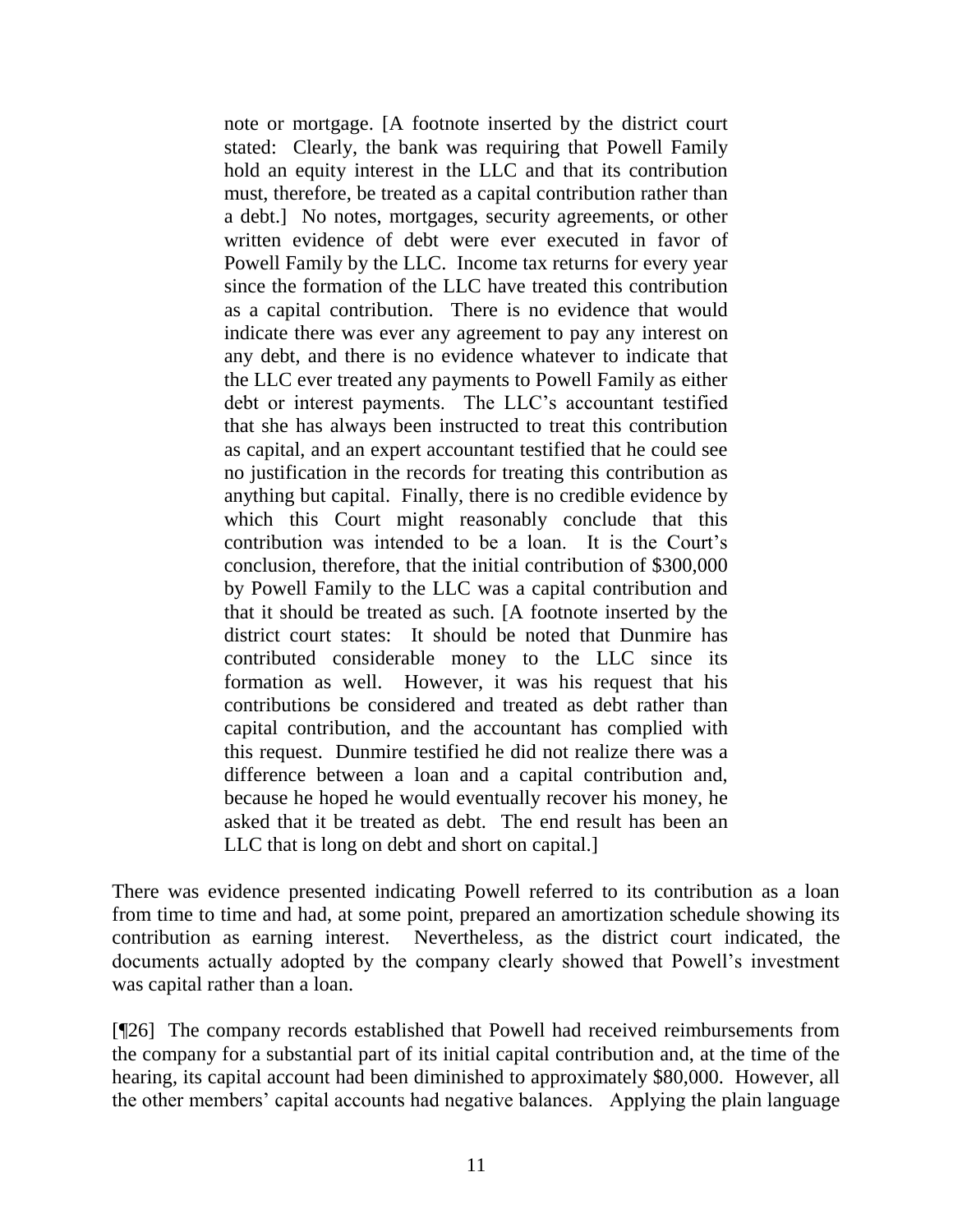of § 17-15-116, the district court concluded that "sole management authority of the LLC currently resides with Powell Family." Thus, it ordered that during the pendency of the litigation Powell was entitled to exclusive management powers over the limited liability company and enjoined Dunmires and Hedstroms from exercising any management authority. The court referred to § 17-15-104 as delineating Powell"s management powers, but, in deference to Dunmires" and Hedstroms" concerns that Powell would sell the property or change the members" respective rights in the limited liability company, limited Powell"s powers as described above.

[¶27] Dunmires and Hedstroms claim the amended preliminary injunction improperly failed to require Powell to maintain the status quo and, instead, allowed Powell to affect the parties" substantive rights prior to final resolution of the merits of the underlying litigation. Their primary concern seems to be that Powell should not have been granted the power to refinance the company"s debt. According to Dunmires and Hedstroms, Powell improperly used its powers to pay off the FNB debt and replace it with a loan provided by Powell.

[¶28] In making this argument, Dunmires and Hedstroms improperly focus on Powell"s actions **after** the preliminary injunction was entered. The propriety of those actions has not been addressed by the district court and, therefore, is not ripe for review by this Court. Analyzing the case at the correct point in time, we conclude that the preliminary injunction simply enforced the management rules required by Wyoming law. Section 17- 15-116 plainly states that, in the absence of an operating agreement, management of a limited liability company will be vested in the members "in proportion to their contribution to the capital of the limited liability company." The district court, therefore, properly vested sole management authority over Kite Ranch in Powell, the only member with a positive capital account. Moreover, the district court's ruling that Powell was entitled to exercise the powers described in § 17-15-104 was also clearly in accord with Wyoming law. The district court attempted to address Dunmires' and Hedstroms' fears that Powell would change the status quo during the pendency of the action by prohibiting it from selling the ranch property or adopting new articles of organization or an operating agreement.

[¶29] They argue that, by allowing Powell to refinance the FNB obligation, the district court decided one of the primary issues of the litigation – the proper path to take with regard to company debt. They claim that Powell"s actions did not maintain the status quo, but instead created a new contractual obligation that the parties did not agree to, in violation of the principles set out in *Lieberman v. Wyoming.com LLC,* 2004 WY 1, 82 P.3d 274 (Wyo. 2004).

[¶30] Status quo is defined as "the existing state of affairs." Webster's Third New Int'l Dictionary 2230 (2002). Maintaining the status quo of an ongoing business does not mean decisions cannot be made. The FNB note was in default at the time of the